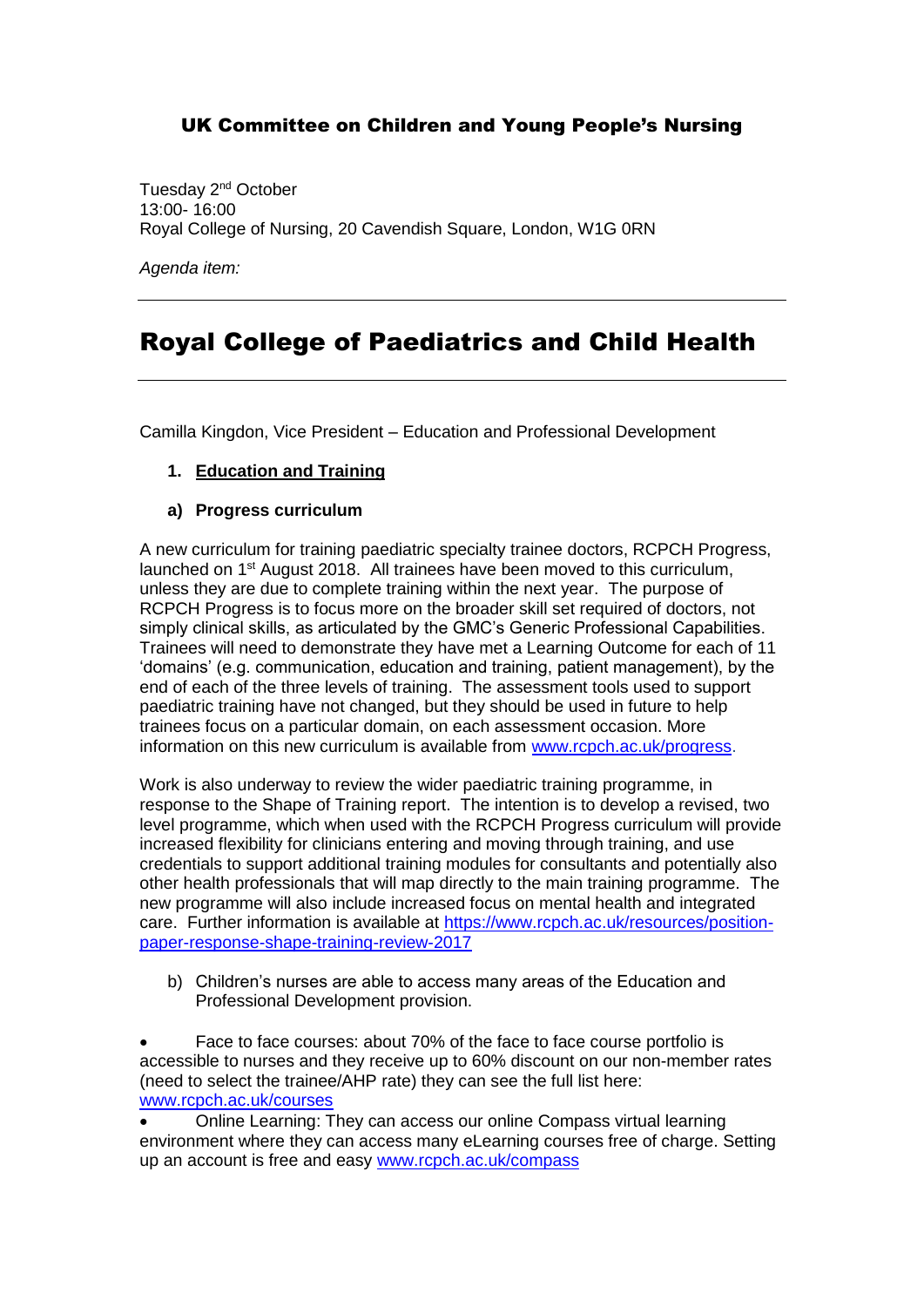We are also actively looking for Faculty members from all members of the multi-disciplinary team. If there are nurses with a specialist interest and also teaching skills we'd be pleased to hear from them about joining our faculty. They should enquire at [education.provision@rcpch.ac.uk](mailto:education.provision@rcpch.ac.uk)

#### **2. Policy**

#### **a) Standards for Children and Young People in Emergency Care Settings**

[Standards](https://www.rcpch.ac.uk/resources/facing-future-standards-children-young-people-emergency-care-settings) for children and young people in emergency care settings were published on  $5<sup>th</sup>$  June. The fourth edition of standards was developed by the Intercollegiate Committee for Standards for Children and Young People in Emergency Care Settings. Statistics have shown a year on year rise of 5% for children presenting to the emergency department with minor ailments. These standards aim to ensure that urgent and emergency care is fully integrated and high-quality care is provided to children. There are 70 standards in total, covering the following areas:

- An integrated urgent and emergency care system
- Environment in emergency care settings
- Workforce and training
- Management of the sick or injured child
- Safeguarding in emergency care settings
- Mental health
- Children with complex medical needs
- Major incidents involving children and young people
- Safe transfers
- Death of a child
- Information system and data analysis
- Research for paediatric emergency care.

The standards are supported by metrics and practice examples to ensure health professionals, providers and planners have the necessary tools for implementation. An accompanying audit toolkit has been developed and is currently being piloted across units in the UK – this will be used to help monitor local progress and generate ideas for how standards can be best met.

Dissemination and implementation plans are ongoing for all Facing the Future standards – including events and blogs. A 'best practice hub' is under development and will be available online soon, which will include information on units that have successfully implemented Facing the Future standards.

#### **b) Managing conflict with parents when withholding or withdrawing life sustaining treatment**

RCPCH have produced guidance for paediatricians when managing conflict with parents. It includes advice on who to involve and when in decision making, communication skills, development of 'Head' consultant role to act as liaison between family and medical team, access to psychological support for families and support for families on the courts process. The guidance will be available online soon.

#### **c) Winter pressures in Emergency Departments**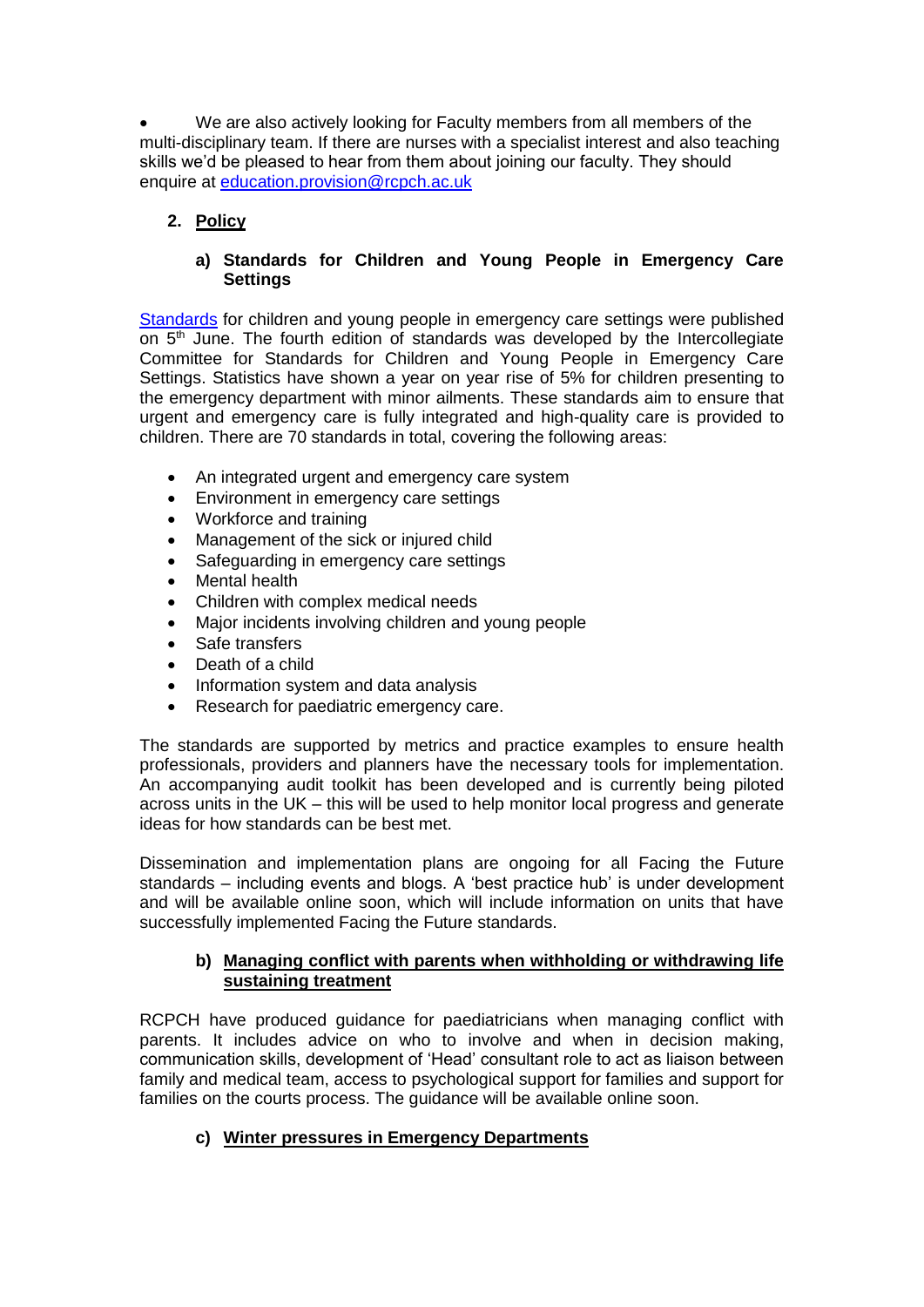A survey has been conducted to gather experiences of winter pressures faced in Emergency Departments that treat children. Feedback from the survey will inform how best RCPCH can support members to prepare and plan for winter periods appropriately.

#### **d) Safeguarding updates**

#### **FII / perplexing presentations**

A working group has been established to update the RCPCH [guidance](https://www.rcpch.ac.uk/resources/fabricated-or-induced-illness-fii-carers-practical-guide-paediatricians) 'Fabricated or induced illness by carers (FII): A practical guide for paediatricians'. A survey has been conducted to collect information from paediatricians on their experiences of managing these cases. The guidance update is expected by late 2018.

#### **Intercollegiate Document**

The Intercollegiate *guidance* 'Safeguarding children and young people: Roles and competences for healthcare staff' is currently being updated.

#### **e) SNOMED-CT**

SNOMED-CT coding system will be implemented across all healthcare settings by April 2020. RCPCH are currently working with special interest groups to develop specialty-specific sub-sets. The Policy team have developed quidance for all clinicians interested in developing SNOMED-CT concepts and RCPCH are hosting a workshop on 14<sup>th</sup> November to support development. If you are interested in getting involved in this work, please get in touch - [health.policy@rcpch.ac.uk.](mailto:health.policy@rcpch.ac.uk)

#### **f) Meetings**

#### **NHS 10-year plan**

The NHS has been asked to set out a long-term plan for the NHS by Autumn 2018. RCPCH President, Professor Russell Viner, is represented on the 'healthy childhood and maternal health' working group, which will influence and shape the final plan. The Policy team have been attending weekly meetings with colleagues from NHS England and have drafted documentation to support policy proposals within the plan.

#### **Sustainable Transformation Partnerships (STPs)**

NHS England are hosting an event on 3<sup>rd</sup> October for individuals who are leading work on the integration of children's and young people's services across STPs and integrated care systems. The event will share examples of best practice.

#### **g) Events**

#### **RCPCH Annual Conference – 2019**

The 2019 RCPCH Annual Conference will take place 13-15<sup>th</sup> May 2019 in ICC Birmingham – [registration](https://www.rcpch.ac.uk/news-events/rcpch-conference) is now open. [Abstract submission](https://www.rcpch.ac.uk/news-events/rcpch-conference/submit-abstract) for both posters and presentations is open until 1st October. The theme of the conference is 'pathways to a brighter future'.

#### **Improving Care to the Paediatric Population – Why are Standards Important?**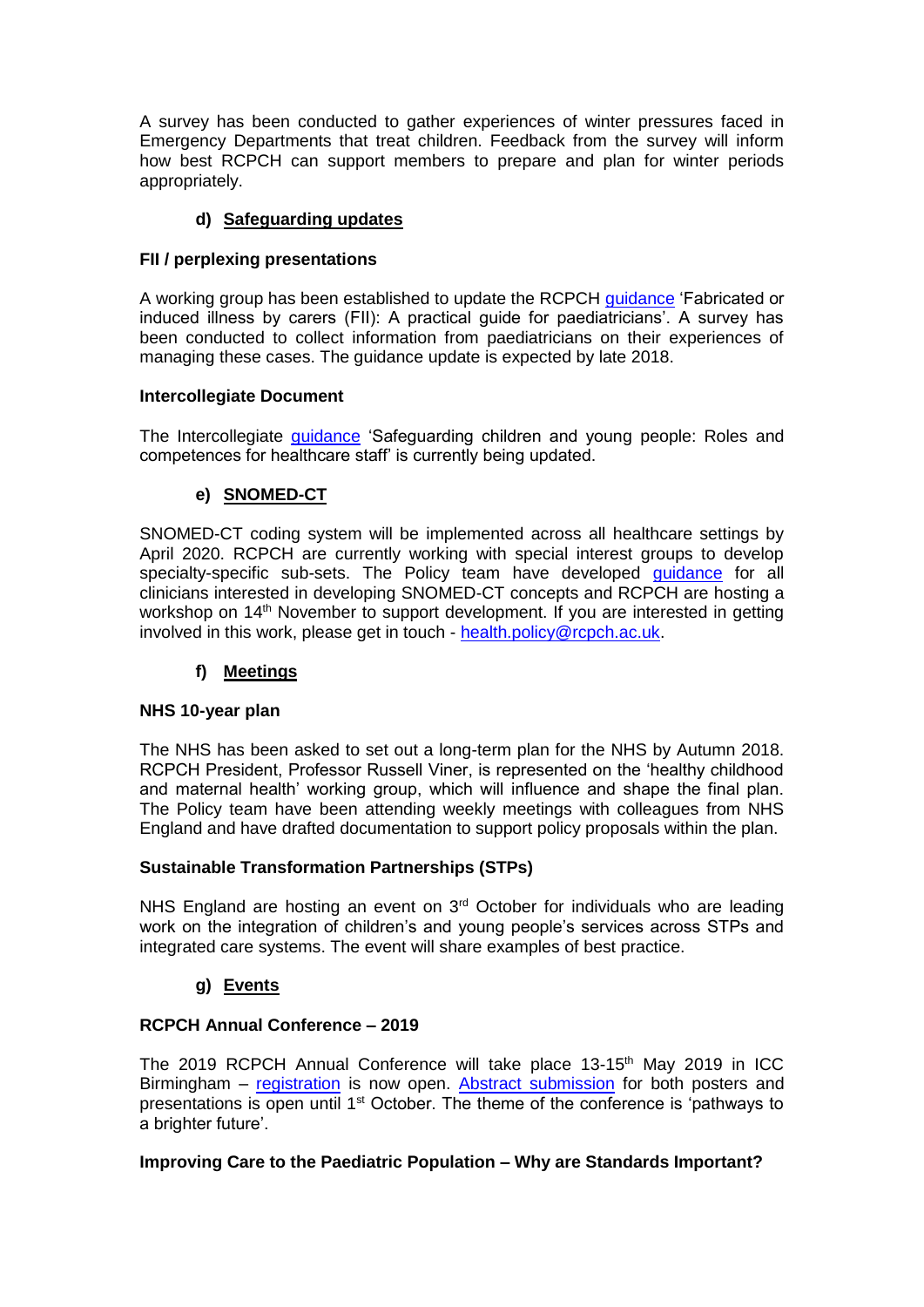This event on 22 November (Kia Oval, London) will focus on the benefits of implementing the RCPCH Facing the Future standards and the Seven Day Services clinical standards. RCPCH are jointly hosting this day alongside NHS Improvement and NHS England. Registration is available [online.](https://www.events.england.nhs.uk/events/nhs-england-paediatric-event?utm_source=Royal%20College%20Of%20Paediatrics%20and%20Child%20Health&utm_medium=email&utm_campaign=9822772_Clinical%20Leads%20eBulletin%20-%20September%202018&utm_content=Why%20are%20standards%20important%20event%20-%20register&dm_i=12S1,5UJAS,QMN8HO,MX7KP,1)

#### **h) Webinars**

The Policy team are working with the Education and Training Division to produce a series of webinars for members on policy-related issues. Previous webinars have covered: Why clinicians should engage with SNOMED-CT, Facing the Future Audit results, how Facing the Future: Together for Child Health standards can be successfully implemented. All webinars can be downloaded at [RCPCH Compass.](https://www.rcpch.ac.uk/resources/compass-learning-management-system)

On 28<sup>th</sup> September (12-1pm) we are hosting a webinar on Transition. The webinar has been developed alongside the Young People's Health Special Interest Group (YPHSIG). It will provide best practice examples of implementing transition services, including insight from young people on their experiences. Register for the webinar [online.](https://www.rcpch.ac.uk/education/courses/rcpch-webinar/webinar-transition-ensuring-high-quality-care-young-people-aged-14)

#### **i) Consultation responses**

#### **The Policy Team have responded to the following consultations in 2018:**

| Changes to the teaching of SRE and PSHE (Department for Education)                  |
|-------------------------------------------------------------------------------------|
| Reducing the need for restraint and restrictive treatment (Department of Health and |
| Social Care)                                                                        |
| <b>Healthy Early Years (London Assembly Health Committee)</b>                       |
| Inquiry into Mental Health Green Paper (Education Select Committee & Health Select  |
| Committee)                                                                          |
| Transforming children and young people's mental health provision: a green paper     |
| (Department of Health and Social Care and Department for Education)                 |
| <b>Energy drinks inquiry (Science and Technology Committee)</b>                     |
| <b>Childhood obesity inquiry (Health and Social Care Committee)</b>                 |
| <b>Obesity inquiry (All Party Parliamentary Group on Obesity)</b>                   |
| Impact of social media and screen-use on young people's health (Science and         |
| Technology Inquiry)                                                                 |
| Local authority public health prescribed activity (Department of Health and Social  |
| Care)                                                                               |
| Food advertising to children on TV (Committee of Advertising Practice)              |
| <b>Vaccinations for All Inquiry (APPG)</b>                                          |
| <b>Children's Health and Physical Activity (Active Kids)</b>                        |
| Children in need of help and protection (Department for Education)                  |
| Transforming the response to domestic abuse (Ministry of Justice)                   |
| Inquiry into the Five Year Forward View for Mental Health (APPG)                    |
| <b>Tackling health inequalities (Labour Party)</b>                                  |
| Managing the impact of social media on young people's mental health and wellbeing   |
| (APPG)                                                                              |
| <b>Review of Quality and Outcomes Framework (NHS England)</b>                       |
| The first 1,000 days of life (Health and Social Care Select Committee)              |

RCPCH representatives have given oral evidence for the following inquiries: energy drinks, obesity, impact of social media and screen-use, vaccinations for all.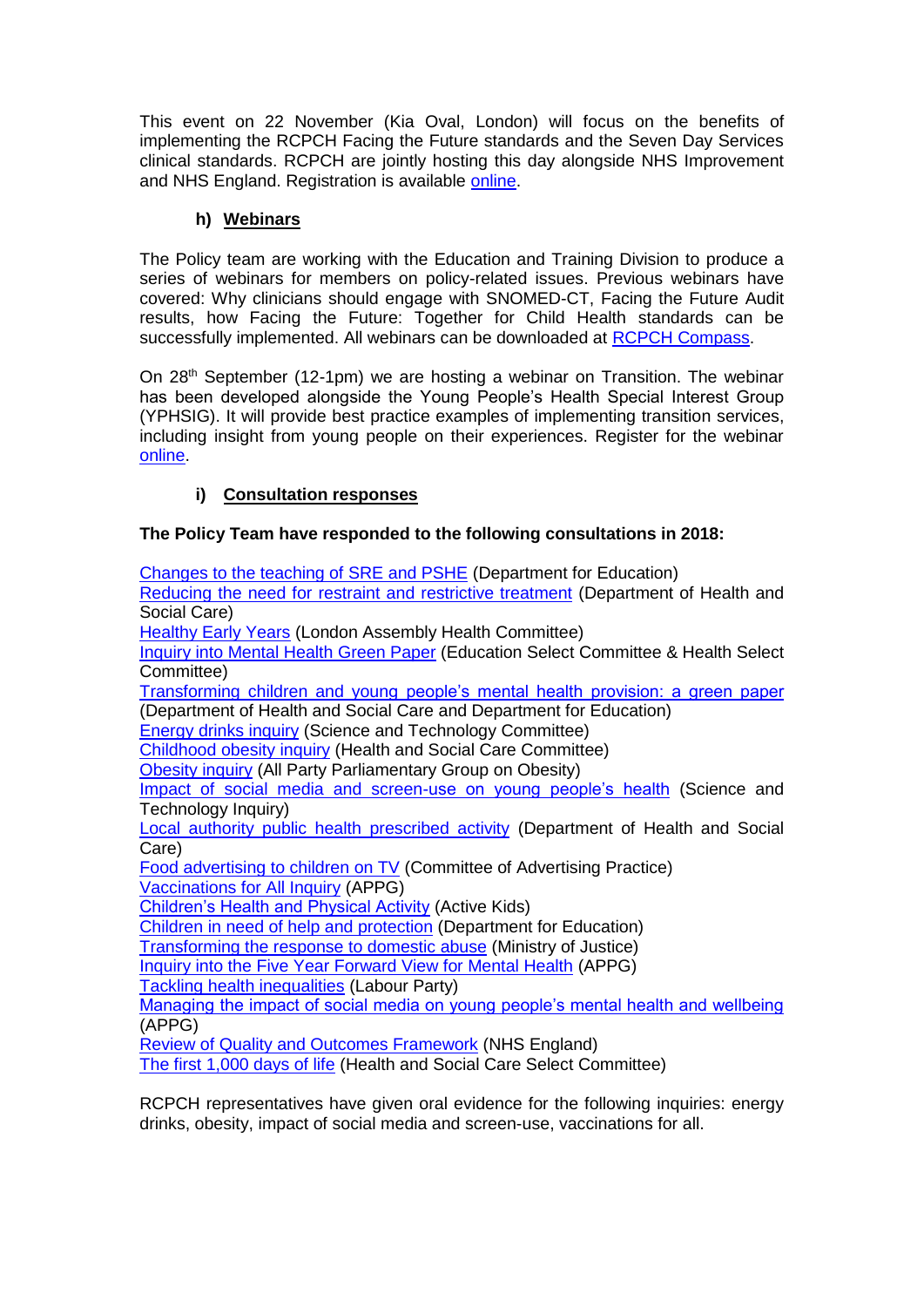## (Organisation's name) Update SAPHNA

Name: SHARON WHITE

Key issues: CUTS TO PUBLIC HEALTH NURSING

SCHOOL NURSES KEY ROLE OMITTED FROM GOV GREEN PAPER ON MENTAL HEALTH OF CYP

MASSIVE INCREASED DEMAND ON SCHOOL NURSING RE MENTAL HEALTH ISSUES OF CYP

INTRODUCTION OF HPV IMMUNISATION FOR BOYS WORKFORCE

#### FUNDING/SUSTAINABILITY CHALLENGES FOR ORGANISATION

Events: SCHOOL NURSING LEADERSHIP MASTERCLASS 3-10-18 (FULL)

Publications: HPV FOR BOYS BRITISH JOURNAL OF SCHOOL NURSING (ATTACHED)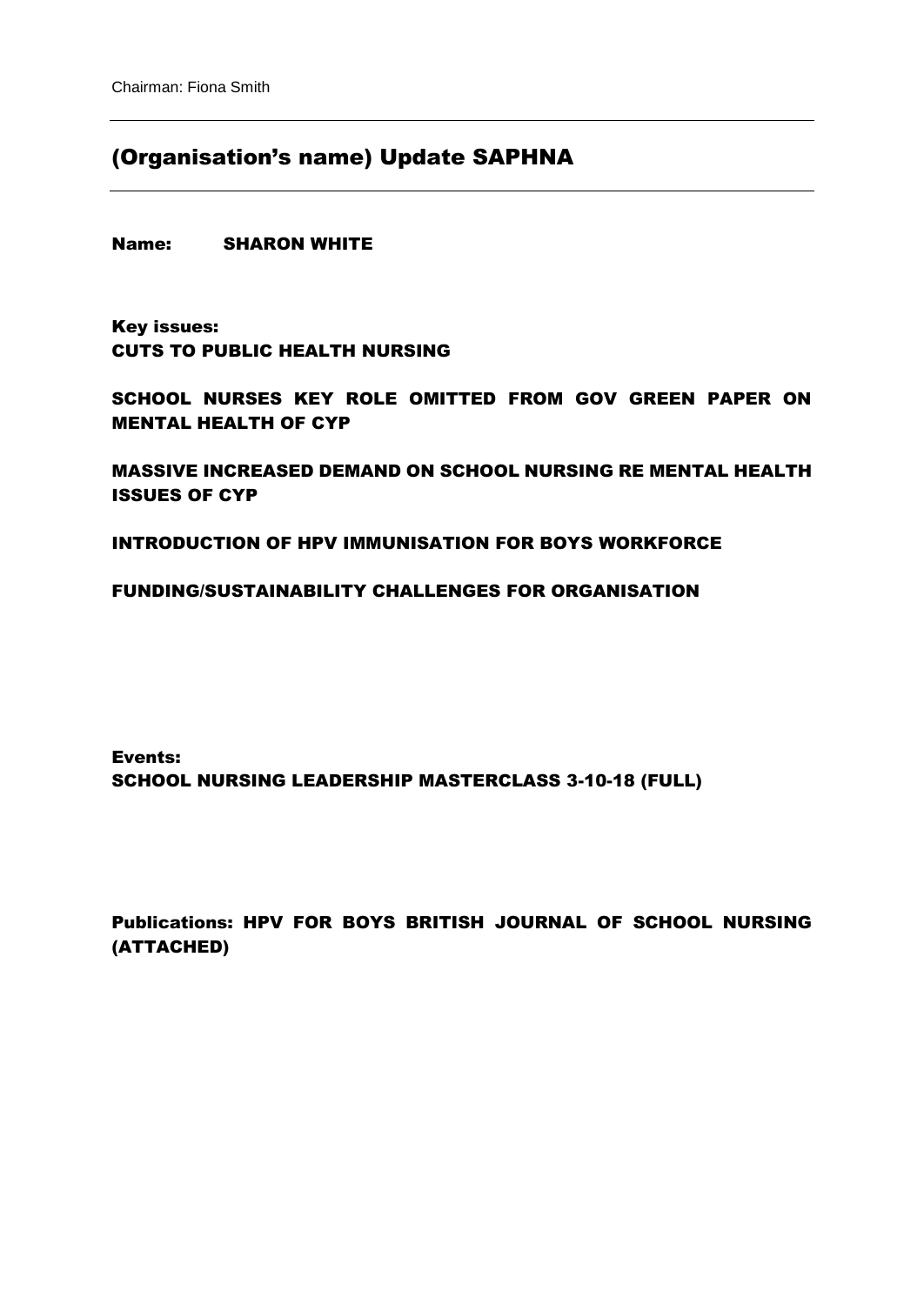## UK Committee for Children and Young People's Nursing

2 nd October 2018 RCN - 20 Cavendish Square, London, W1G 0RN 13:00 – 15:45

Chairman: Fiona Smith

## (APAGBI) Update

Name: Charles Stack

Key issues: NHSE review on paediatric surgery and PIC seems to be going very slowly as it has practical issues which involve the idea of sending level 2 PIC children and surgery back to some DGHs. The lack of thought about who might look after these children in the sense of the full medical, nursing and AHP package has not been thought through,. For instance nursing and medical care of children in adult ICUs when these are likely to be full anyway or putting these children onto paediatric wards

GIRFT review of paediatric surgery may well lead to increased centralisation of some conditions opposite to the above. This seems to have more teeth I think

#### Events:

Linkman meeting Bath 12/10/18 ASM Sheffield June 5-7/ 2019

Publications:

## UK Committee for Children and Young People's Nursing

2 nd October 2018 RCN - 20 Cavendish Square, London, W1G 0RN 13:00 – 15:45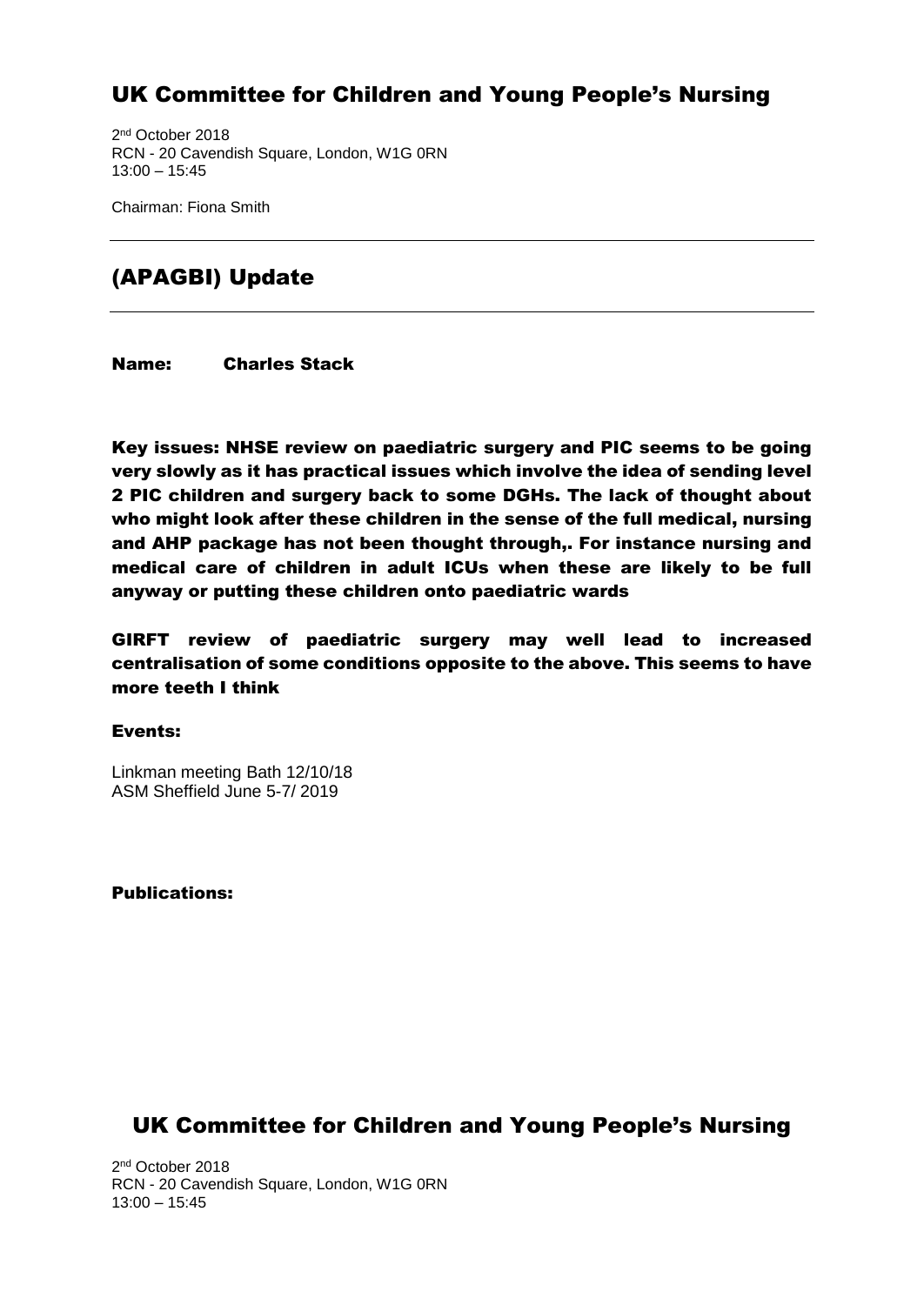## UK Committee for Children and Young People's Nursing

2 nd October 2018 RCN - 20 Cavendish Square, London, W1G 0RN 13:00 – 15:45

Chairman: Fiona Smith

## Association of British Paediatric Nurses (ABPN) Update

Name: Katrina McNamara

Key issues: Recent resignation of Rory Farrelly as Chair/President of Association following his relocation to Dublin.

New Editor in Chief for the Association's Journal of Child Health will be Philip Darbyshire.

Events: Annual General Meeting due to be held on 24 October 2018 – all welcome! Members should have received information via email and letter – if not, please let me know [\(k.mcnamara@virgin.net\)](mailto:k.mcnamara@virgin.net).

Publications: None